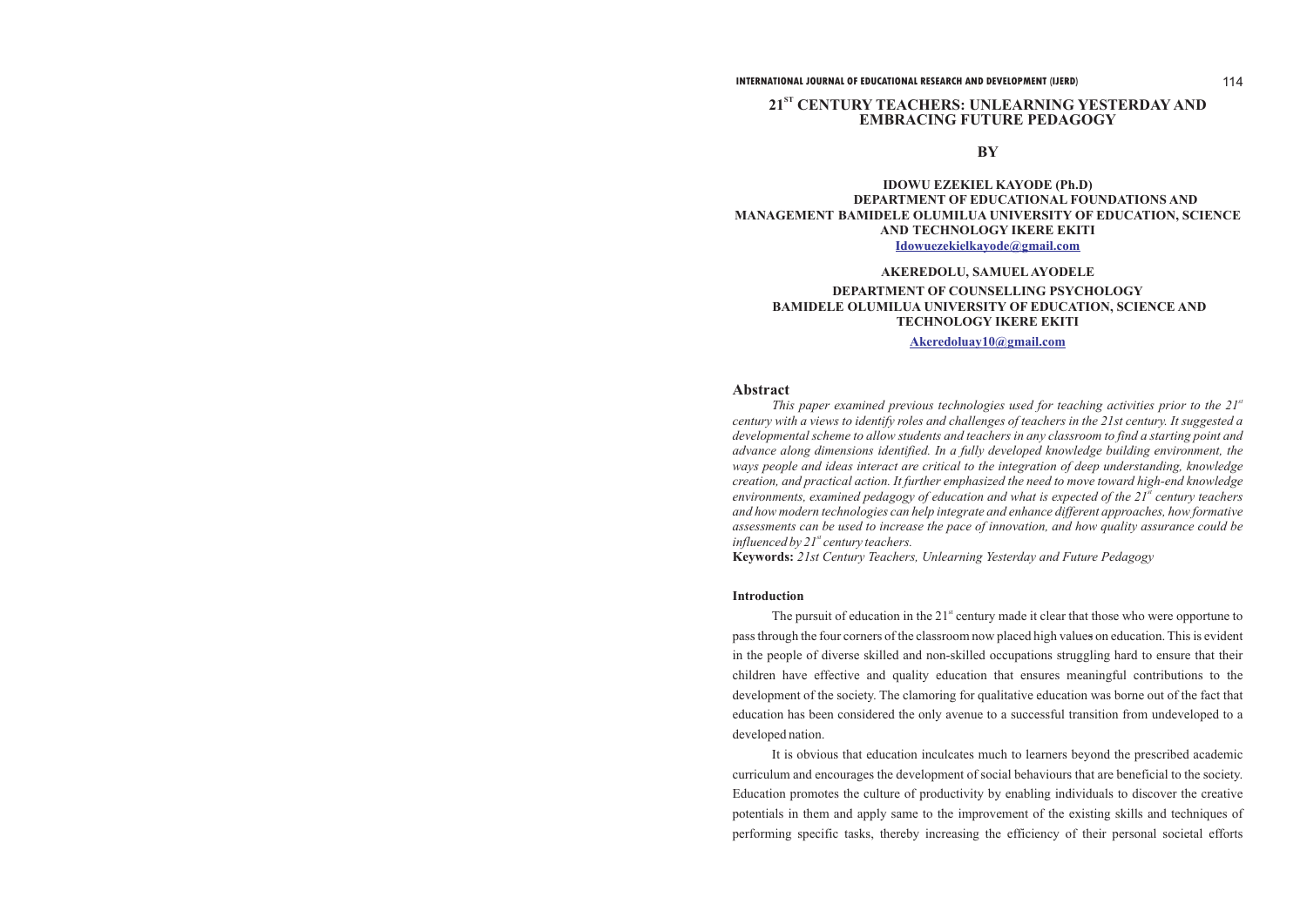### (Obasanjo 2012).

Education plays a crucial role in the development of a nation. As a major investment in human capital development, it enhances productivity and growth at both micro and macro levels. This explains why maintaining its quality must attract high level of commitment from all stakeholders involved in the progressive development of education as its sustainability will contribute meaningfully not only to national development but will also assist in proffering genuine and workable solutions to various challenges in the country.

According to Amaele (2011), education develops in individuals those values which make for good citizenship, such as honesty, selflessness, tolerance, dedication, hardwork and personal integrity, all of which provide the avenue from which good leadership potential is groomed. Indeed, the importance of education to the growth and development of every society can never be overemphasized. Whether it is non-formal, formal or informal, education plays very important roles on how individuals and society are developed. This makes quality education very vital to a sustainable national development (UN System Task Team, 2015).

Kofi Annan, addressing the World Bank conference in 1997, asserted that "Knowledge is power; information is liberating; education is the premise of progress, in every society, in every family." This premise is right. The most successful persons and the most flourishing civilizations in history are more often than not those who place an uncompromising premium on brainpower.Quality education is a key enabler for sustainable growth and development. In Nigeria, educational performance is abysmally low in terms of quality and quantity. Poor performance with regards to quantity is illustrated by the fact that there were more than 10.5 million out-of-school children in 2018, which is the highest globally (UNICEF, 2018). The situation is even more worrying in terms of quality. Nigeria continues on the path of quantity education rather than quality education. Sustainable development could only be achieved through quality education (Adekunle, 2018).

In achieving quality education, attention must be shifted to the teachers who are one of the major stakeholders in the sector. In the sincerity of all views, it is obvious that teachers are the pillar and builder of education in every part of the world where education is practiced. According to Ukeje, (1988) in Wanekezi, Okoli and Mezieobi, 2011), education unlocks the door to modernization and sustainable development but it is the teacher that holds the key to the door. Thus, the teacher has the responsibility of translating educational policies into practice and programmes into action.

It is clear from the foregoing that the role of the teacher in sustainable development cannot be quantified, especially in training personnel in various areas of the workforce. Education therefore is what teachers make of it. The teacher as an educator is one of the important factors in achieving educational goals. The learning process, in general, always applies the aspects of pedagogy and content. It is therefore important to shift focus from the teachers of eighteen and

The 19th century pedagogy with teaching styles and classroom management techniques sees teachers as a representative of the white men missionaries who were trained through western education to inculcate knowledge to the learners in the form a in a regimented and stereotype manner. The teacher was seen as a figure standing in front of learners transferring knowledge to them without their active participation in the classroom process. This teaching approach in eighteen and nineteenth century was teacher-centred where teachers are the main authority figure and the students are viewed as "empty vessels" whose primary role is to passively receive information (via lectures and direct instruction) with an end goal of testing and assessment. In addition, the  $19<sup>th</sup>$ century teaching pedagogy also witness student desks lined up in rows with the teacher at the front of the room. It is not uncommon that many schools still employ "top-down one size fits all" teaching methods where learning is based on how many hours kids spend in class rather than what skills and insights they acquire (Bohny, 2018; Bostock, Lisi-Neumann, &Collucci, 2016).

In order to unlearn yesterday, we need to go from a teacher-centric environment to a student centered one that is personalized and hands-on. In the  $20<sup>th</sup>$  century, it is obvious that students need higher level reasoning and research skills, not "borer and exterminate." Traditional teaching and learning is changing to keep up with the rapid developments and changes with digital technologies and ever expanding online learning environments. Students today are faced with a differentiated set of skills, attitudes and actions that they will need in order for them to be prepared for, be successful in and meet the challenges of a digital economy ([21st Century Learning, 2009](http://21c.qataracademy.wikispaces.net/file/view/21CLearning_June24_2009.pdf)in Bec Spink-Knowledge Networks & Digital Innovation, 2021). **ST The 21 Century Learning**

The term "21st century learning" has been used to refer to abilities students must master, such as problem-solving skills, critical thinking skills, and digital literacy. Some refer to it as the ability to collaborate, communicate, and demonstrate skills that will ultimately help students navigate their way in the future. The idea of what 21st century learning is, is open to interpretation and controversy. It is often emphasized that teachers need to use teaching strategies to equip students with the characteristics and skills that will help them live in this ever-changing technological world.

# **st Teaching in the 21 Century**

Teaching in the 21st Century is changing due to the realization that the teacher-centred approach has fallen behind the modern world, become outdated and ineffectual. We are over a decade into a Century which has brought forth an information age with limitless resources and instant access to information. Collaboration has turned global, with people all over the world communicating, sharing ideas and solving common issues through and with technology. The issue has become how to teach rather than what. Education in the 21st Century calls for personalizing learning so that every learner, regardless of learning style, race, culture, creed or gender, may

# 115 **IDOWU EZEKIEL KAYODE, AKEREDOLU SAMUEL AYODELE 21ST CENTURY TEACHERS: UNLEARNING YESTERDAY AND EMBRACING FUTURE PEDAGOGY** 116

nineteenth century to the teachers of the  $21<sup>st</sup>$  century.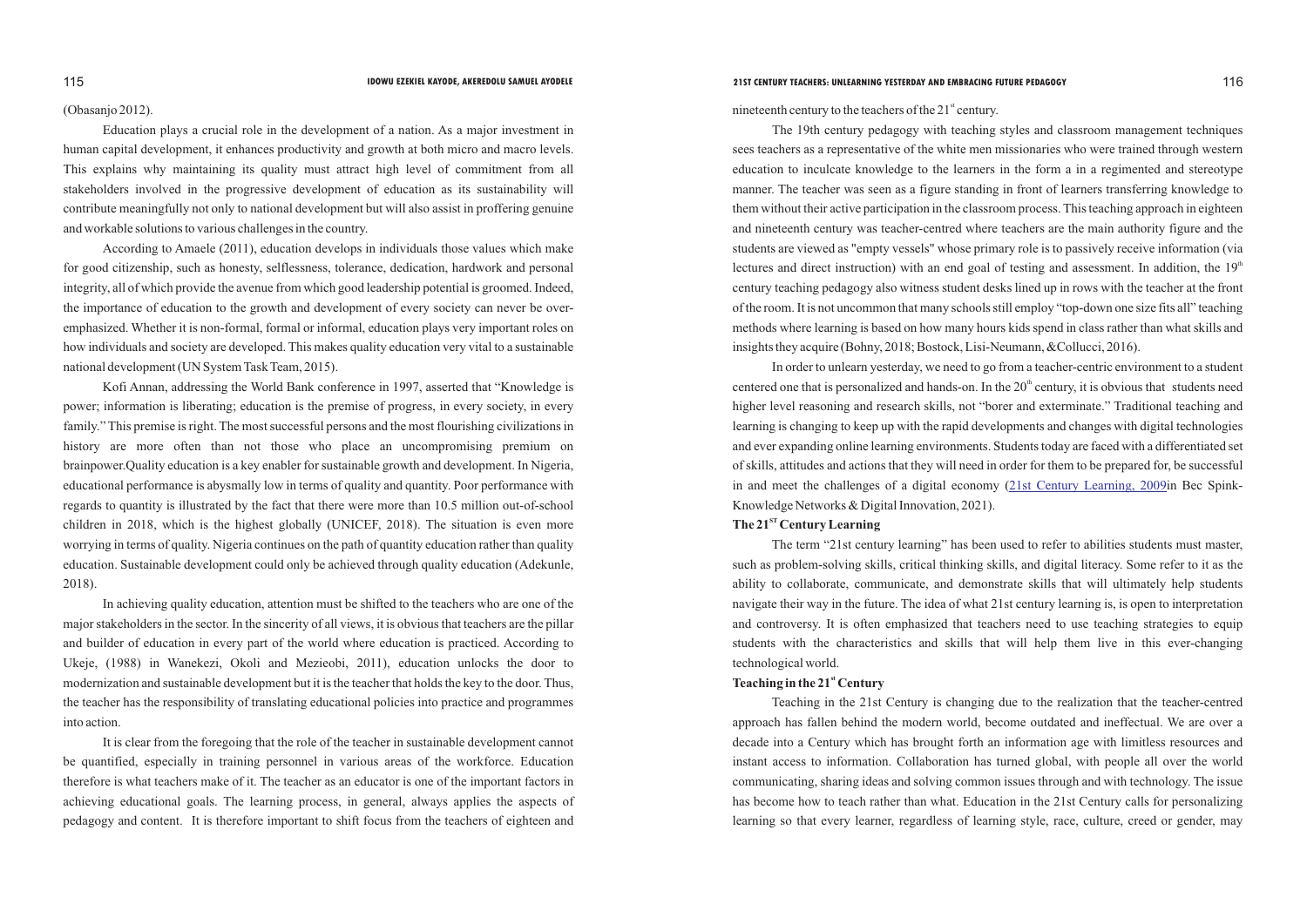develop to their full potential and promote "life-long learning" (Collins, 2009) for both teacher and learner alike. It also brings to light the importance of redefining the roles of both teacher and learner.

# **st Characteristics of the 21 Century Teachers**

### 1.Teaching Strategies to Be Able to Teach to All Learners

Being a  $21<sup>st</sup>$  century educator means the ability to be able to teach and reach all learners. That means the ability to differentiate learning so that all students are able to learn using their own unique style and/or by their ability or readiness level. In today's classrooms, educators have learned that students learn best when they are taught to their own unique style and ability. Howard Gardner (1983) said it best when he introduced the world to the multiple intelligence theory. He said that everyone falls into one or more of these eight intelligences which are:Linguistic intelligence ("word smart"), Logical-mathematical intelligence ("number/reasoning smart"), Spatial intelligence ("picture smart"), Bodily-Kinesthetic intelligence ("body smart"), Musical intelligence ("music smart"), Interpersonal intelligence ("people smart"), Intrapersonal intelligence ("self-smart") and Naturalist intelligence ("nature smart"). An effective  $21<sup>st</sup>$  century educator must have the ability to teach and reach to each characteristic and skill of every student in the classroom.

# **2. Be a Master of Technology in the Classroom**

 $\Delta 21^{\text{st}}$  century educator is able to anticipate the future and plan for it. They are able to push their students to ensure that they will be able to navigate their way through this ever-changing technological world. They have the ability to prepare students for the unknown based on current trends and technology (Janelle Cox, 2019).

The ability to not only learn about the new educational gadgets that will help students learn better and faster, but to also have the ability to know how to use and implement the gadget within the classroom is an essential skill of a 21st century educator. In the education of 21stcentury, of course, the teachers should be able to use technology to help them in the learning process. Technology is also one of the processes to make people being educated in the digital era (Partnership for  $21<sup>st</sup>$ Century Skills, 2014). Technology in the classroom is moving at a rapid pace and the 21st century teacher moves right along with it. Classroom technology; whether it's for lessons, assignments, or grading, can help students learn better and faster, and help make a teacher's time more effective. A 21st century teacher does not need to have a class set of tablets in every child's hand, or the latest Smart-board. But they can have a nice balance of educational tools in their classroom. An effective educator will have the know-how and the wherewithal of how to efficiently implement and incorporate technology into the classroom in a way that will be productive for all students. An effective teacher knows what technology in the classroom can truly help transform their students' education. They know what the best tools are, and how and when to use them.

# **3. Be Able to FosterStudent Relationships**

In a digital world where students can count the number of friends that they have by the likes they get on Facebook and Instagram, it is essential now more than ever for educators to be able to foster healthy relationships among their students. An effective teacher will have the ability to facilitate interpersonal relationships within the classroom so that students will have a sense of community and be able to communicate with their peers on a higher level than just social media.

# **4. Be Forward Thinking**

## **5. Be Able to Embrace Change**

The ability to embrace change is an essential characteristic of a 21st century teacher. With the rapid changes in technology and the way that students learn, educators must be able to embrace change and adapt to it, not only in technology but in education as well. Technology changes daily, as do new teaching strategies, testing techniques, and the way we are able to learn and communicate with others. An effective teacher living the  $21<sup>st</sup>$  century has the ability to adapt to anything and everything as well as embrace it.

# 6. **Knows How to Collaborate**

An effective 21st century educator must be able to collaborate and work well in a team. Working with others is an important 21st century skill. Over the past few years, being able to collaborate effectively in the workplace has grown quite rapidly. Learning is deemed to be more effective when you can share your ideas and knowledge with others. Sharing your expertise and experience, communicating and learning with others can increase quality teaching. **7. Be Adaptive**

A21st century teacher is able to adapt to whatever comes their way. Teaching is a career that has pretty much stayed the same over the past few decades. The tools have changed over the years (Smart boards have replaced chalkboards, tablets have replaced textbooks) but the practice has not. The 21st century teacher is able to look at their practice and adapt based on the needs of their students. They must be able to adapt their teaching style to include different modes of learning, adapt when a lesson fails, and adapt to new technology. They must be able to adapt to the curriculum and the requirements and be able to use their imagination to teach in creative ways. **8. Is a Lifelong Learner**

The 21st century teacher is a lifelong learner. They don't just expect their students to be lifelong learners, but they too stay current and on top of what's new in education. Even though they may still use the same lesson plan from years before, they know how to change it to keep up-to-date with what is current. A great teacher will not only embrace technology, but be willing to learn more about it.

# **9. Advocates for their Profession**

It is a critical time in education and how teachers are being perceived. Presently, the teaching profession is being met with a close eye now more than ever before. Instead of sitting back, 21st century teachers takes a stand for themselves and advocates for their profession. They pay close attention to the important issues and talk about them with their community. They keep parents and students informed on what is going on in education and address issues head on.

## 117 **IDOWU EZEKIEL KAYODE, AKEREDOLU SAMUEL AYODELE 21ST CENTURY TEACHERS: UNLEARNING YESTERDAY AND EMBRACING FUTURE PEDAGOGY** 118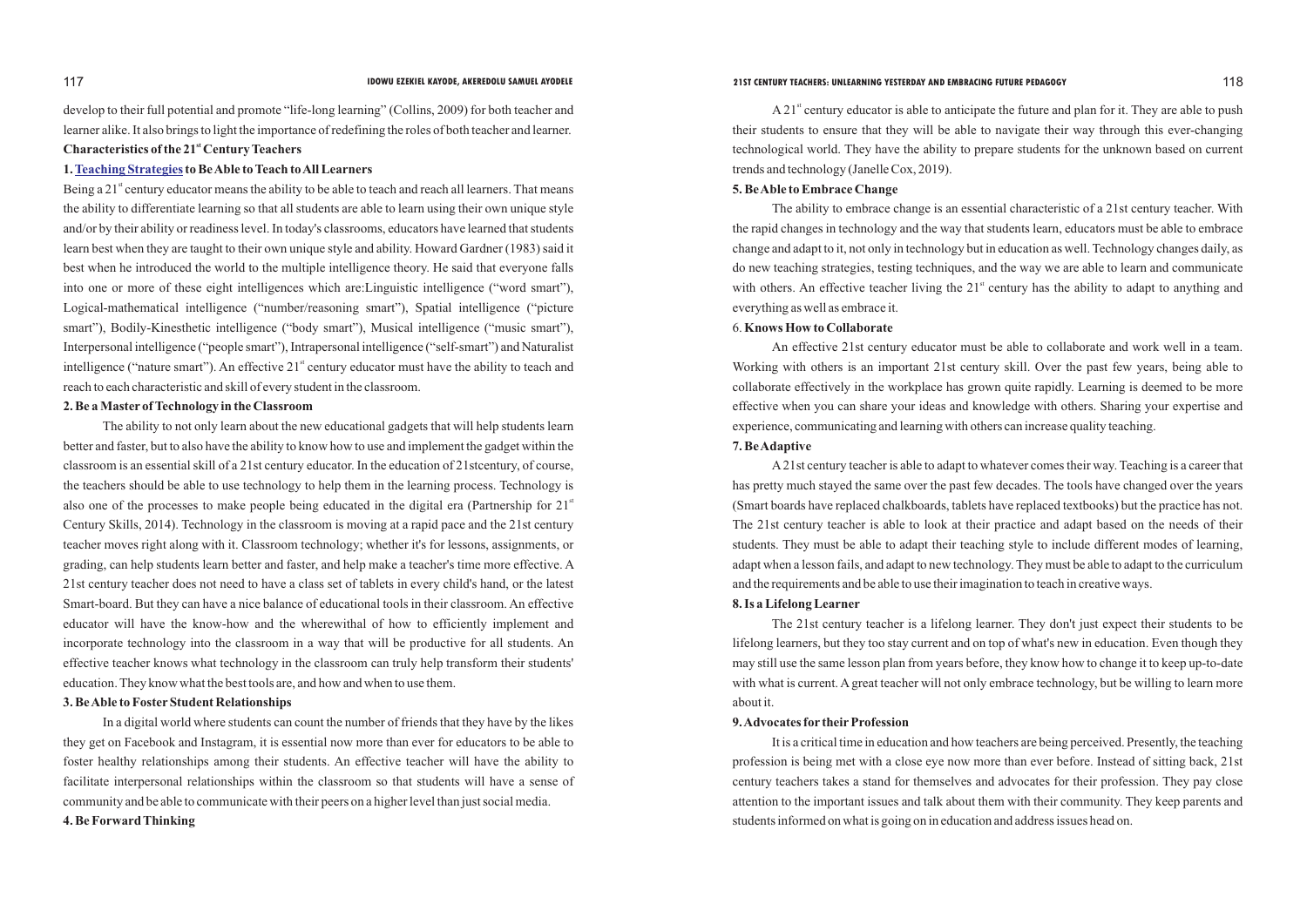# **Embracing Future Pedagogy: Expected Ethics of a 21<sup>st</sup> Century Teachers**

### **Quality Awareness And Self-Evaluation**

Improvement in the quality of education depend on teachers' ability to reflect on their own teaching, critically examine the methods used and looking for alternative ways of teaching. To create an increased "quality awareness" among teachers and help teachers to improve their teaching methodology and skills may be of crucial importance to improve quality in education. One major way of doing this is to systematically evaluate teaching and its results. Evaluation is a general term used to describe any activity where the quality of provision is the subject of systematic study. In order to make evaluation a tool which teachers can use to improve the quality of education there is a need to find and highlight alternative methods for evaluation which allow for the consideration of the complexity of the school environment and which give teachers a possibility to be part of the process. One concept that is often used is school-based evaluation, meaning a process by which teachers discuss their own school as a group of professionals in such a way as to improve the quality of education.

### **Effective use of Media**

Effective teacher in the 21st century needs to be able to engage and interact with a wide variety of information from an ever increasing range of sources. Wesch (2009) suggests that the media environment educators are currently faced with can become vastly disruptive to traditional teaching methods. Teachers today need to become lifelong learners in an information society where information flows freely, is instant and infinite (Wesch, 2009). For this to occur, teachers and students alike need to develop strategies for engaging with, working with and constructing new knowledge, or as Wesch (2009) describes, moving from being just knowledgeable to knowledgeable.

# v**Dynamic Skills and Competency**

Teachers need to be equipped with ever-increasing skills and competencies to manage this hyper-connected, knowledge environment in order to best prepare students for the 21st Century, a world where the only constant they know is change. Redecker et al (2011) describes generic, transversal and cross-cutting skills to be the most important in enabling both students and teachers the flexibility and pro-activeness needed to respond to these fast paced changes.

# **Fostering Critical Thinking**

Today, teachers are constantly challenged to develop their own thinking and practice to prepare students for active and successful participation in a knowledge society, by developing students who are effective knowledge workers and competent citizens for the future (Skilbeck& Connell, 2004). It is because of this that the need for teachers themselves to become modern, productive knowledge workers is crucial for education in 21st century learning environments.

# v **Be Innovative**

In order to continue innovation, a teacher must continue to learn. Moving beyond traditional

Pedagogy of one century differs from other centuries. It is a clear fact that the  $21<sup>st</sup>$  century teachers embrace the innovation of technologies into the teaching of curriculum as there have been

assumptions of learning as an individual process, 21st century teaching and learning environments are changing the way educators (and students) learn (Nussbaum-Beach & Hall, 2011). In considering the changing scope of today's learning environments; social learning methodologies should be embraced. Teachers need to develop dynamic learning mindsets and embrace learning that is social, collaborative and self-directed (Coleman and Lenox, 2010).

In order to teach creative and innovative thinking, teachers must have the skills to think differently themselves. They need creative spaces and tools and a range of frameworks that help to develop their own criteria of achieving quality and success (Heick, 2014).

### **Embrace Entrepreneurship Teaching**

The need for teachers to become productive, modern knowledge workers in 21st century teaching and learning environments is essential. The essential set of 21st century entrepreneurship skills may include capabilities for analytical problem solving, innovation and creativity, selfdirection and initiative, flexibility and adaptability, critical thinking, and communication and collaboration skills (Boyles, 2012). Teachers are expected to focus more on entrepreneurship education which gives an individual an opportunity to become self-reliant and thus contribute to the economic development of the nation. There is a need to develop an environment that enables innovation in teacher education by overcoming negative notions of 'entrepreneurship' and recognizing social entrepreneurship. This is supported by concrete and tangibly defined learning outcomes for entrepreneurial teaching with developed and quality assured assessment methods for entrepreneurship education pedagogy informed by student feedback.

# **Moving with Changes**

The twenty-first century demands not only that we learn new forms of social engagement, it also require that we *unlearn* habits that have been useful in the past but may no longer be valuable to the future. Teachers have 'un-learned' the role of *Sage*-*on*-*the*-*stage* as the dominant model of teaching, and the shift to *Guide*-*on*-*the*-*side* has served an important function in changing the focus of pedagogy from the teacher to the learner. However, *Guide*-*on*-*the*-*side* is no longer sufficient for our times. It is important to re-position teacher and student as co-directors and co-editors of their social world (Donaldson, 2011).

### **Looking into the Future**

The 21st century teachers look forward to the future. They are aware of the ever-changing trends in technology and are in tune of what the future may bring to education. Agood 21st century teacher is aware of the career opportunities that will be in the coming years for their students, and are always advocating towards forward thinking and planning to ensure all students will not be left behind.

# **Conclusion and Recommendations**

# 119 **IDOWU EZEKIEL KAYODE, AKEREDOLU SAMUEL AYODELE 21ST CENTURY TEACHERS: UNLEARNING YESTERDAY AND EMBRACING FUTURE PEDAGOGY** 120